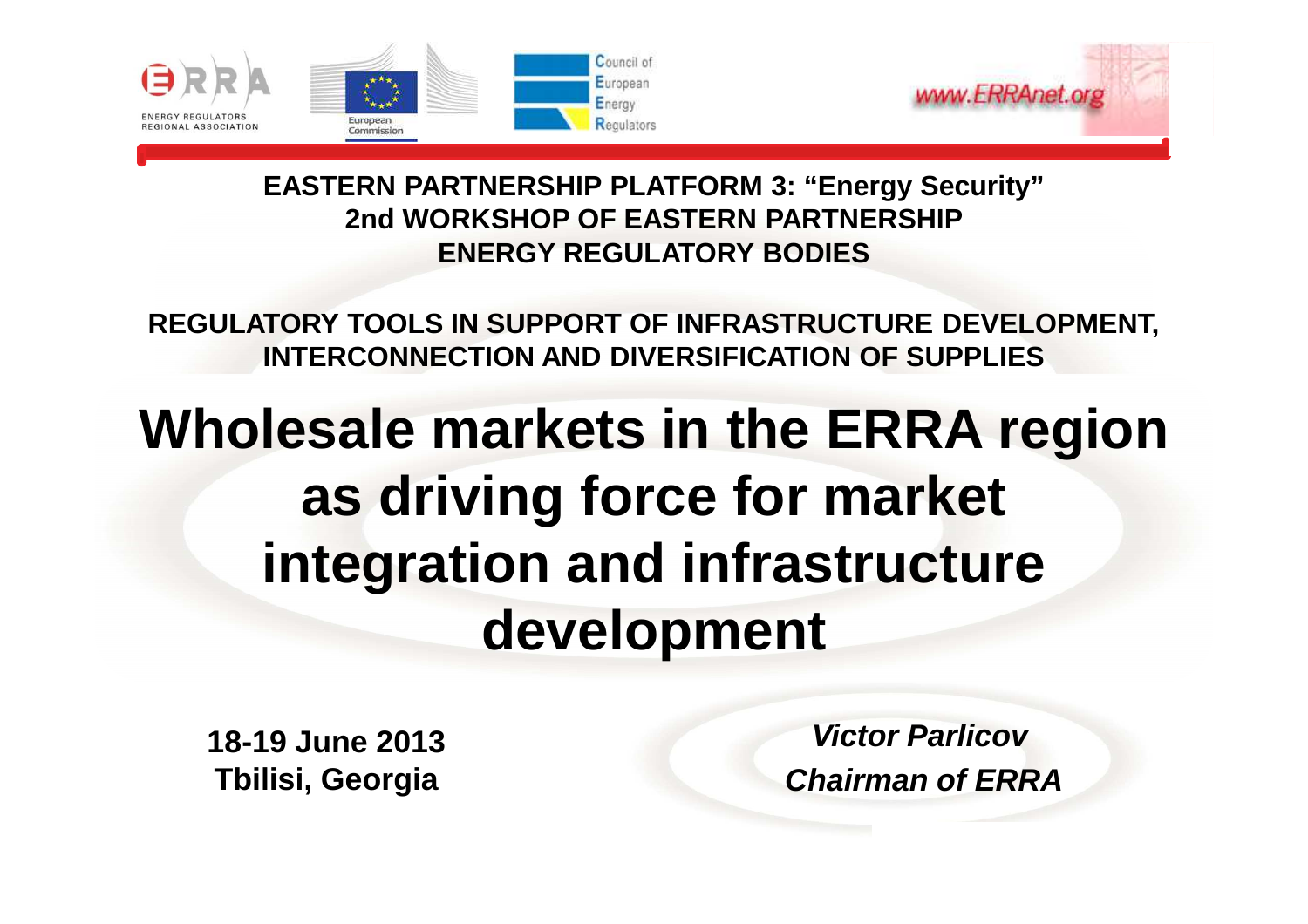

## **ERRA Members - Map**

www.ERRAnet.org



2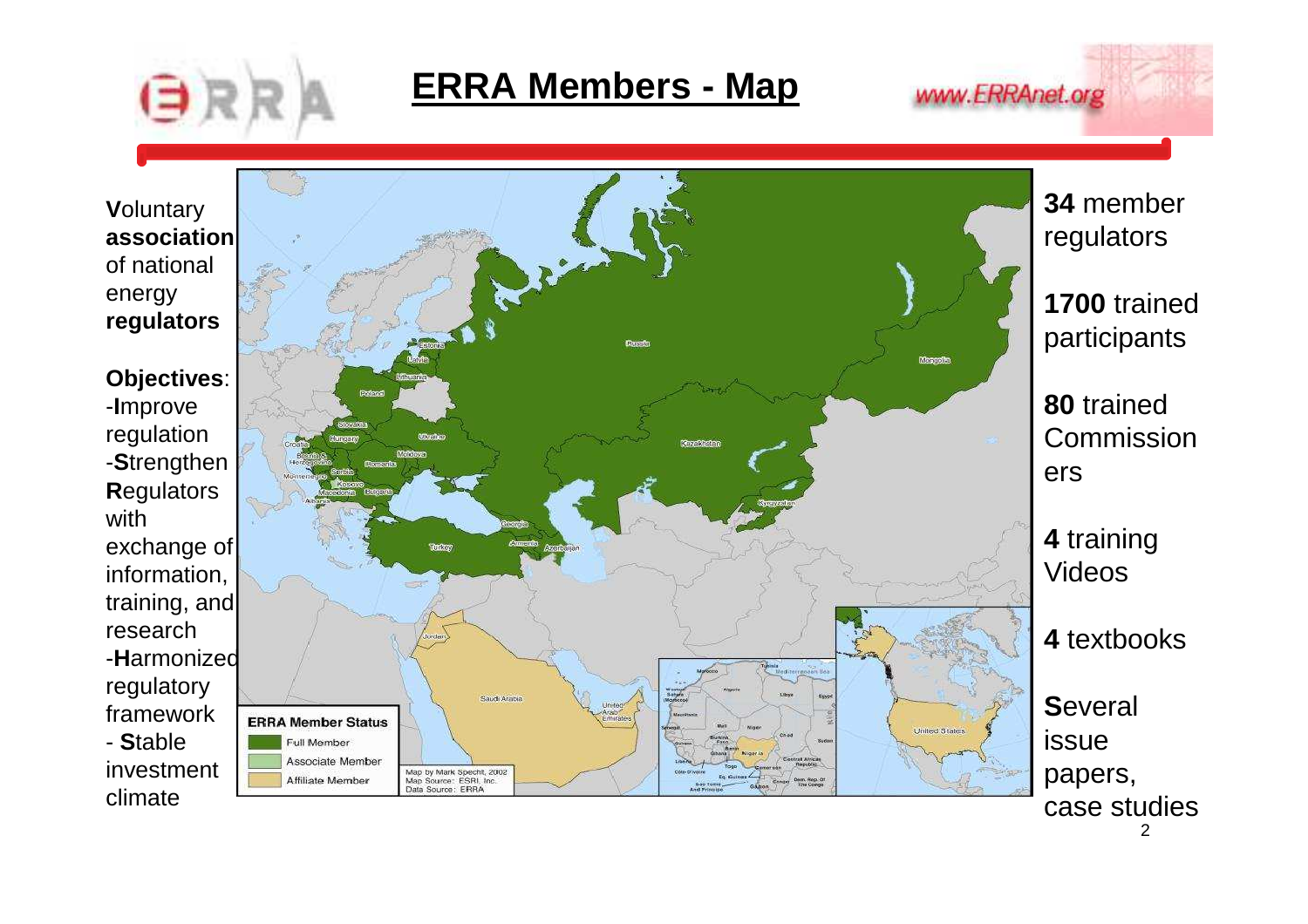

- Very diverse market structures, operation models and very different market sizes;
	- **Links of the Company**  Large energy markets with healthy power capacity balance and main gas supply status
	- **Links of the Company** Serious capacity shortage and high gas import dependency
	- – Small national markets with lack of flexible generation capacity and lack of synchronous operation with the electricity markets of EU Members
	- **Links of the Company**  In most cases concentrated markets with dominant players (former incumbents)
	- **Links of the Company** Limited cases with functioning wholesale competition
	- **Links of the Company** Very limited cases with efficient retail competition
- No common, binding legal/regulatory framework (except EU members and signatories of Energy Community).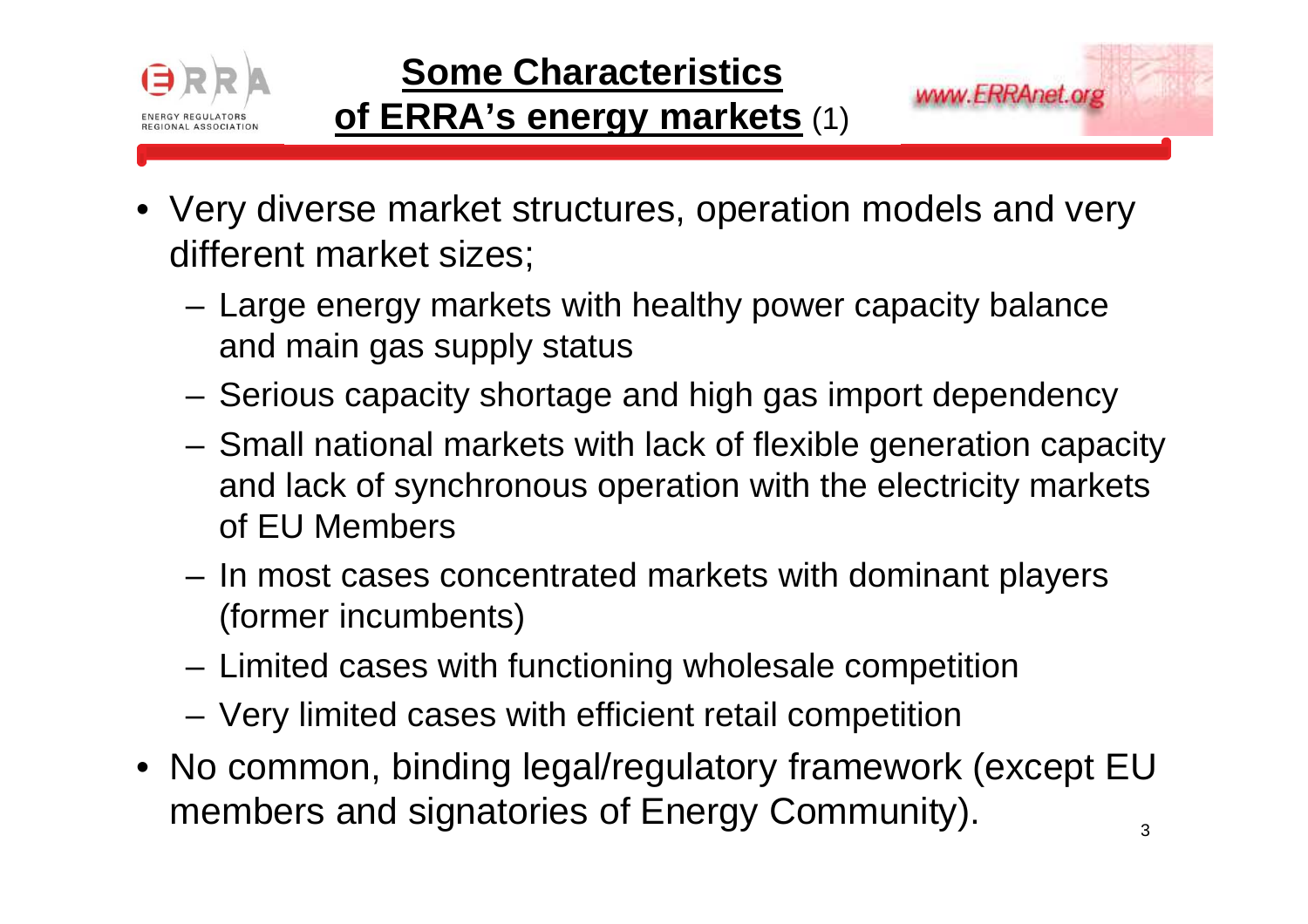

## **of ERRA's energy markets** (2)

- The financial crisis strengthened the affordability problems. Politicians are more sensitive on end-user prices. In the ERRA region some countries slowed down the market building processes and put more focus on the household price setting.
- - The reduced demand (less kWh delivery) reduces the income of the TSOs and DSOs on the same network charge level. Without substantial increase of the network/system charges the infrastructure development could be endangered.
- - In some of the ERRA countries the social safety net is not strong enough and the identification and the support (subsidy) to the vulnerable customers (instead of low tariff for all households) is missing.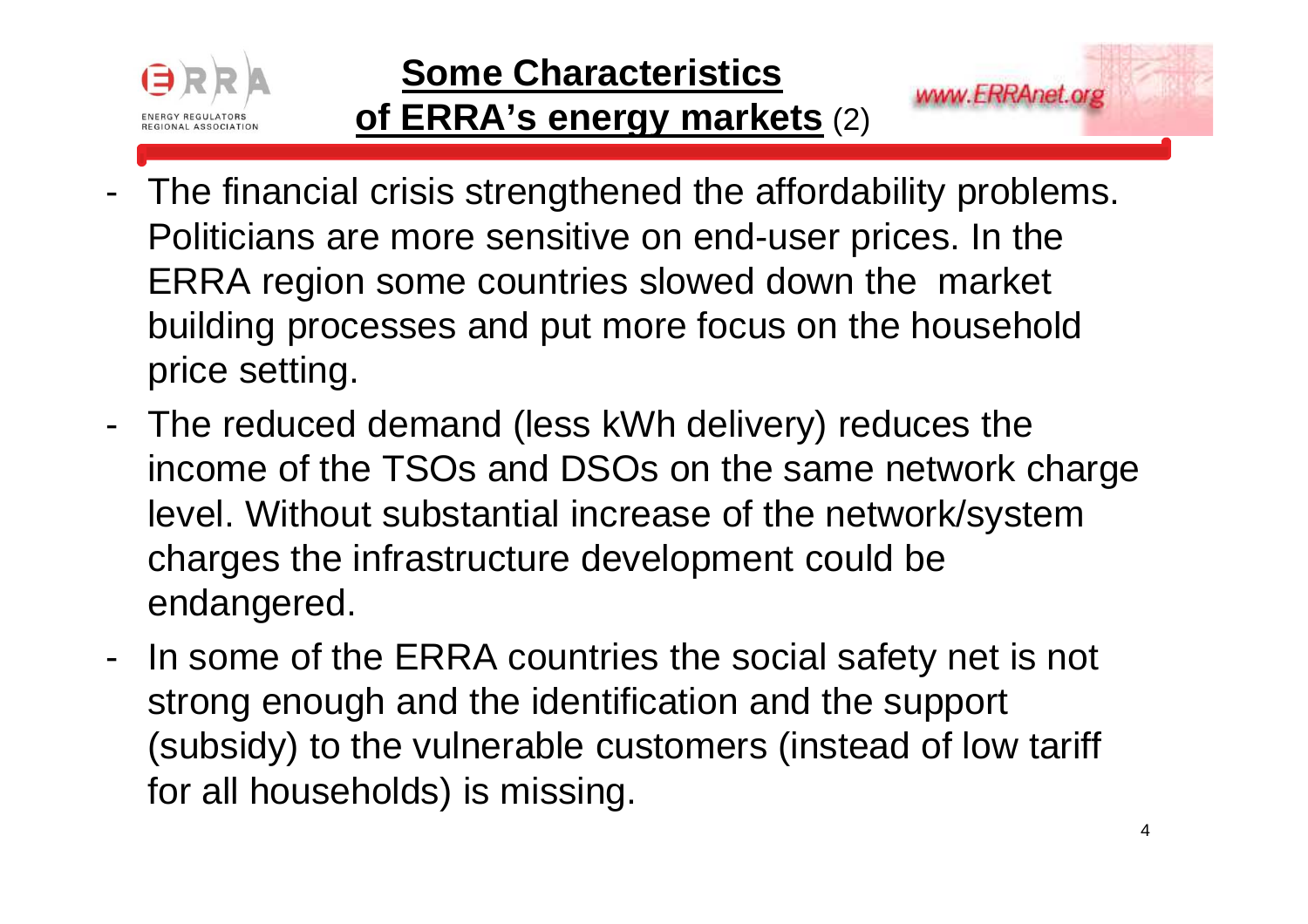

www.ERRAnet.org

### **of Financial and Economic Crises**

- • Limited latitude (freedom) of local private commercial banks (affiliates) – limited availability of funding
- $\bullet$ Long Term Debt market has shrunk
- $\bullet$  Higher risk sensitivity of banks;
	- –Country/political risk of transient economies
	- – Regulatory risk of emerging energy markets (market building process+ countries with transient economy  $\rightarrow$  higher risk premium)
	- –General energy industry related risk elements  $(CO<sub>2</sub>$  regulation, fuel prices, SoS, regional market tendencies)
	- – Default-risk (banks asking for long term PPAs with state owned national incumbents  $\rightarrow$  market building process hindered)
- Anxious hesitation  $\rightarrow$  Investment programs postponed (newly calculated financial conditions)
- $\bullet$ Limited availability of funding  $\rightarrow$  Only the "best" projects will attract financing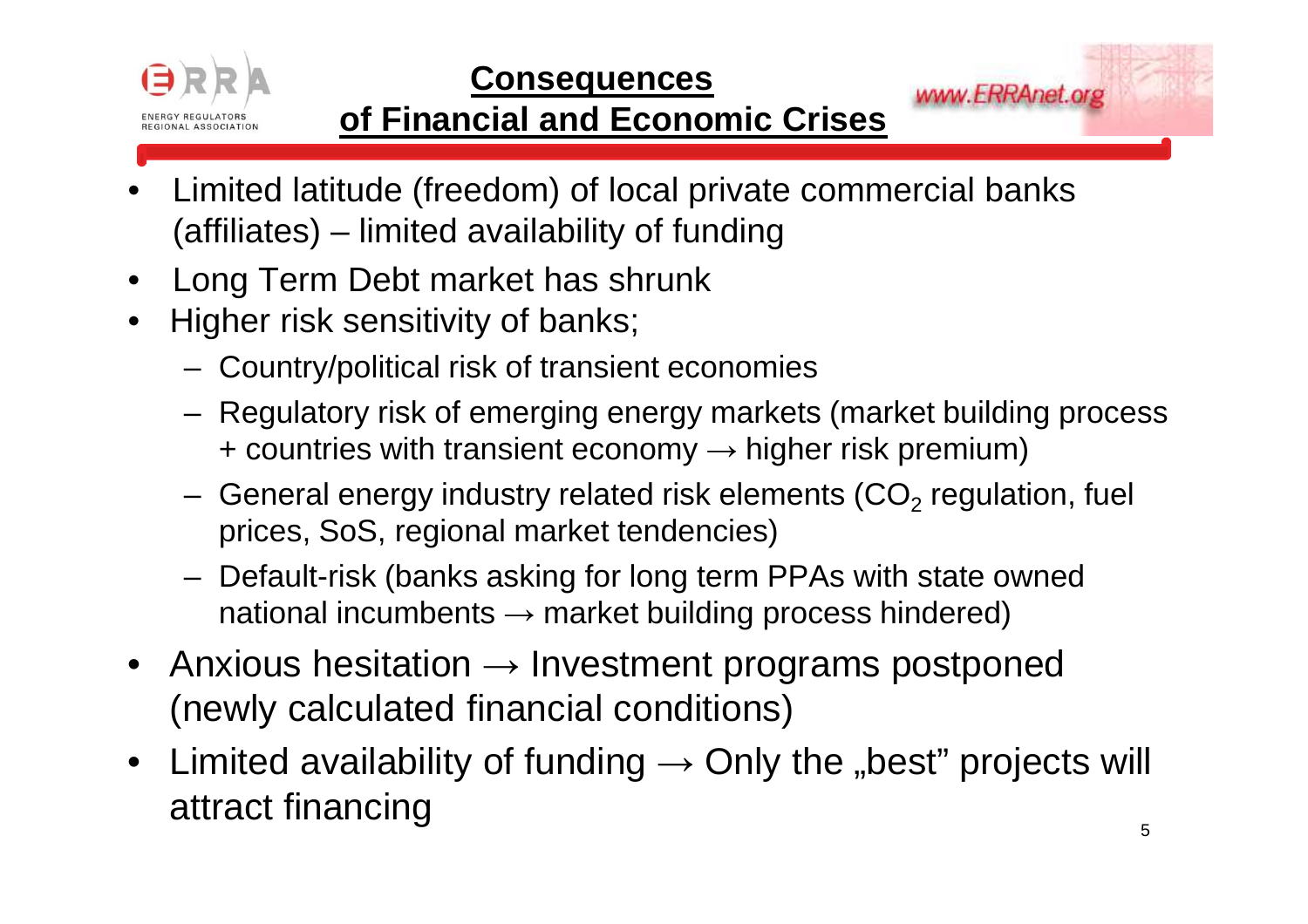

www.ERRAnet.org

Low wholesale (energy component "only") prices in some ERRA countries do not allow private investment in generation



6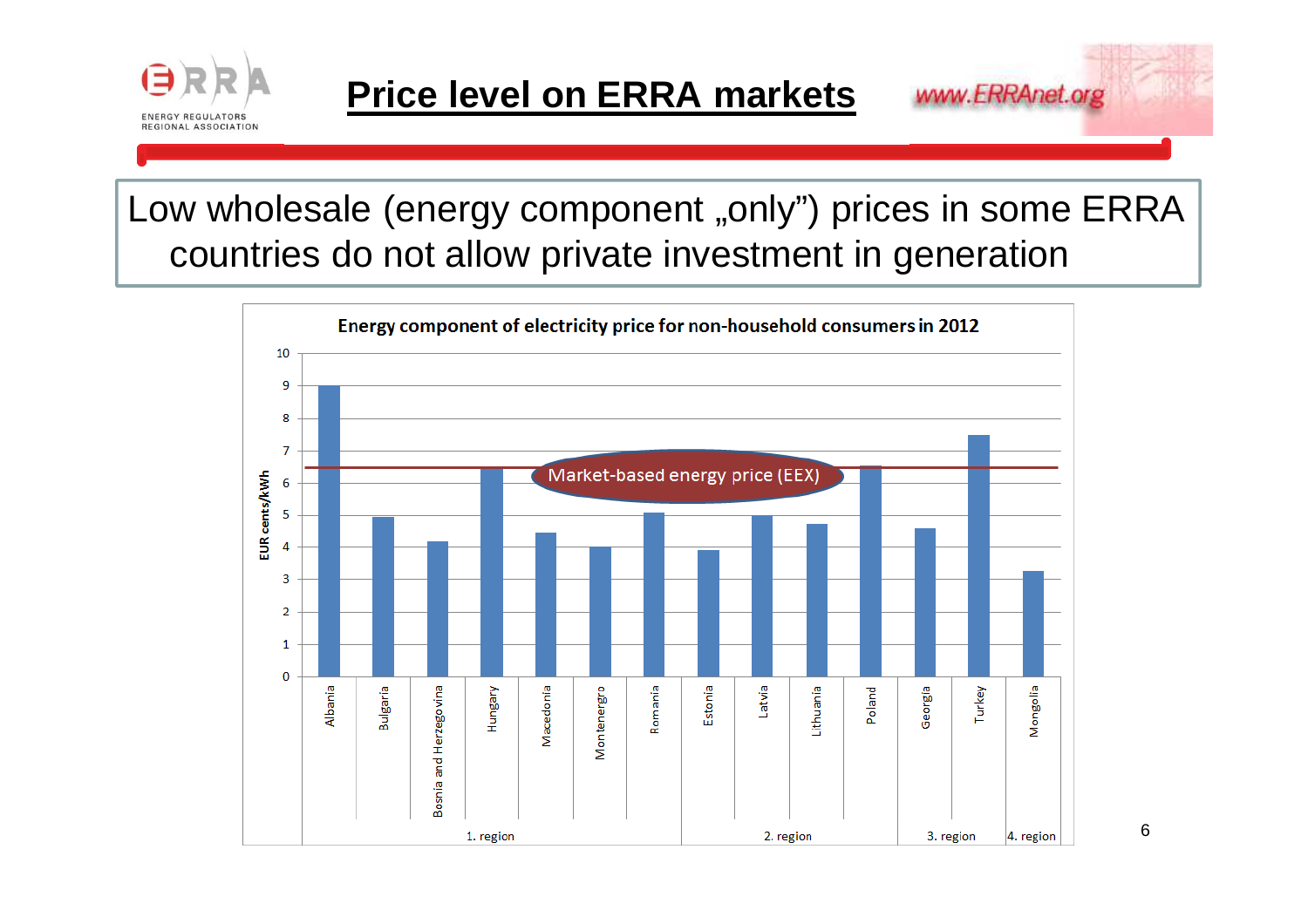

#### **Capacity Balancein the CEE-SEE ERRA region**







- Increasing regional cross border trade
- Turning to serious net import position
- New generation investment is needed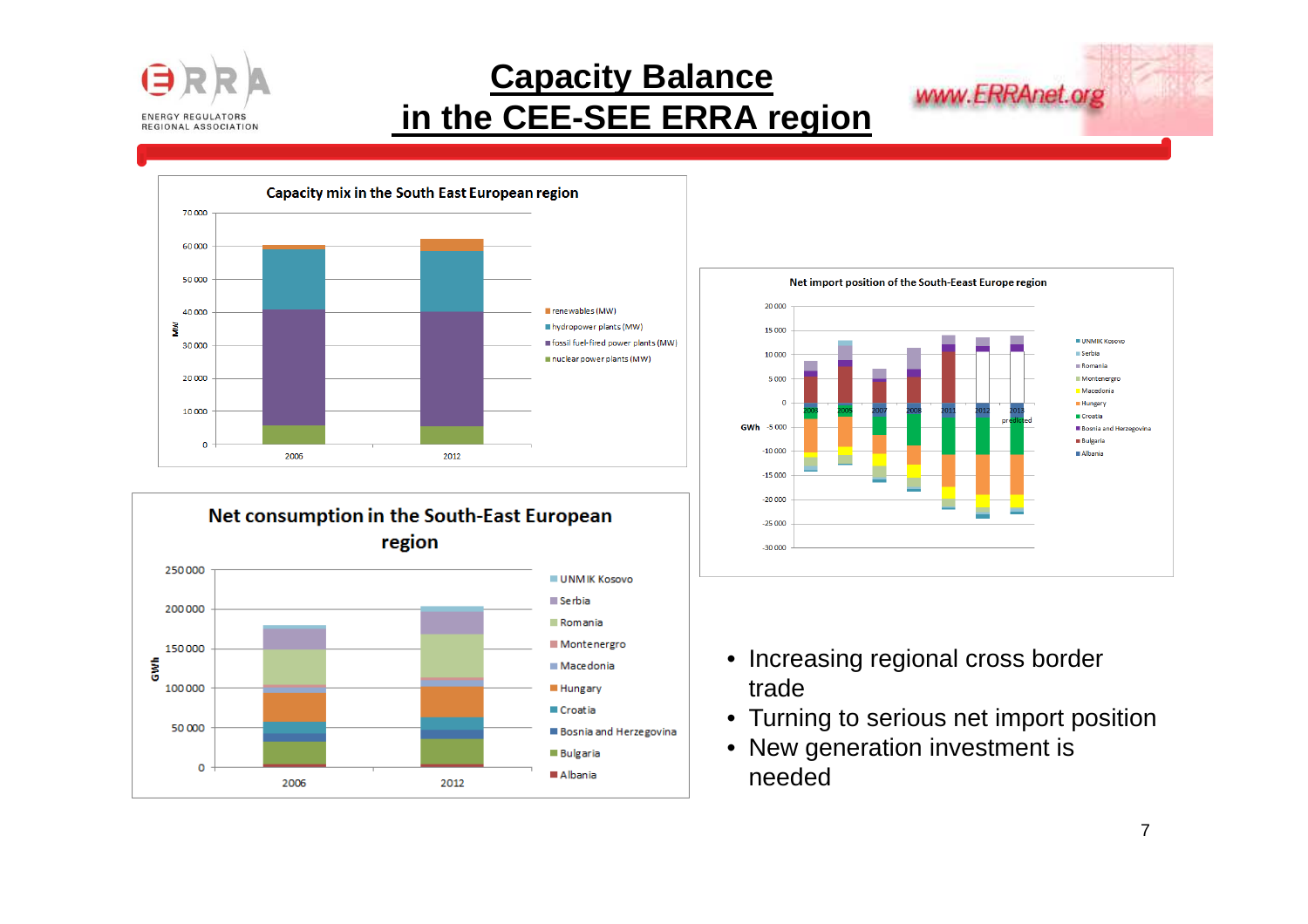

## **Capacity Balancein the Baltic ERRA region**







www.ERRAnet.org

• Export potential turnes to import dependency without new investments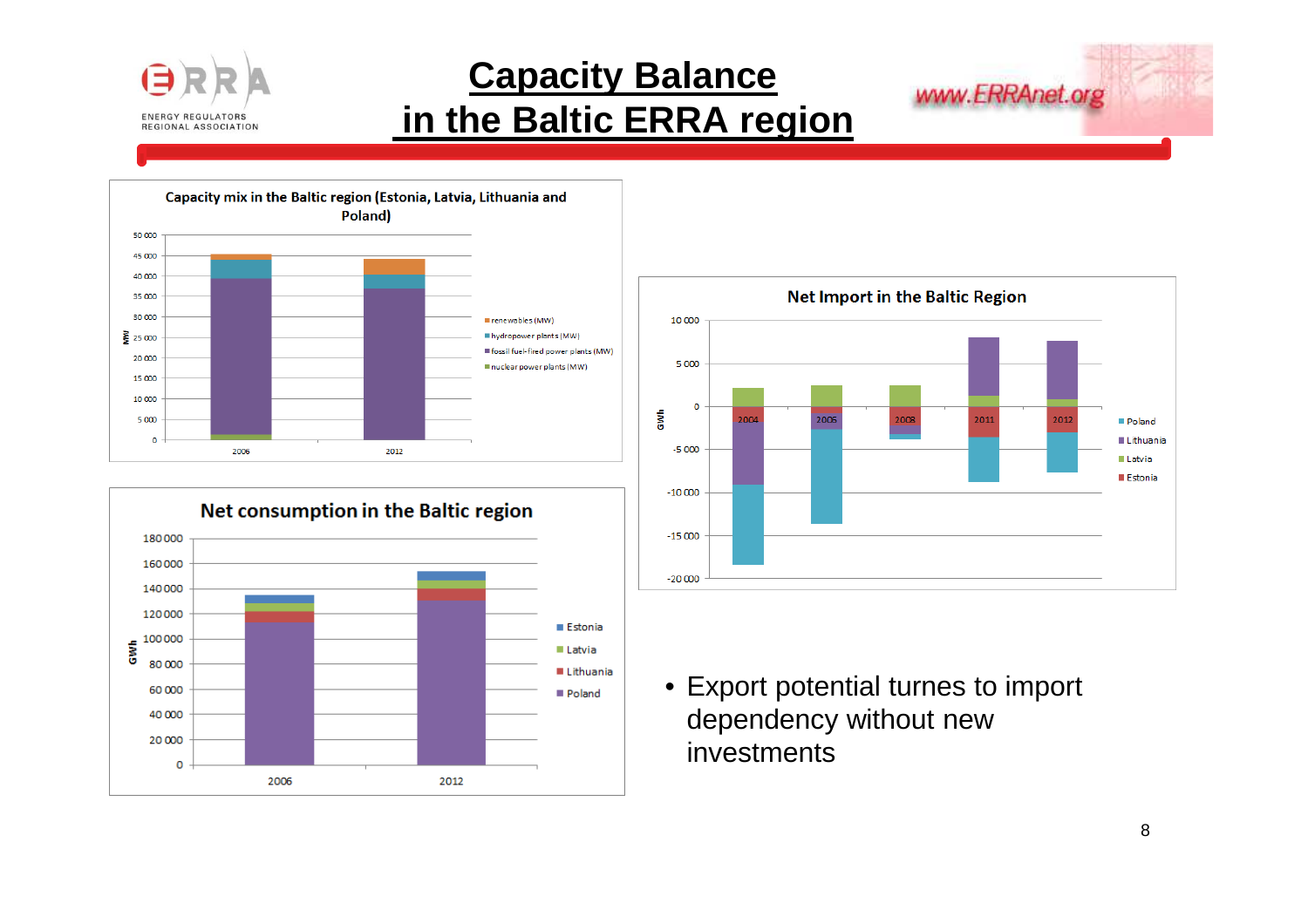

## **Driving forceson ERRA's energy markets**

- • Different capacity situation of neighbouring markets (capacity surplus and shortage) → the present practice of export/import<br>with annual contracts could be developed (better utilization of with annual contracts could be developed (better utilization of existing cross border network capacities and building new ones) → good motivation for regional market creation<br>Concentrated markets with deminent players
- Concentrated markets with dominant players  $\rightarrow$  good motivation<br>for regional market creation (reducing the possibility abusing for regional market creation (reducing the possibility abusing market power)
- Lack of flexible generation capacity → less chance to build<br>halancing market and efficient system-requlation without the balancing market and efficient system-regulation without the utilisation of flexible capacities in the neighbouring markets  $\rightarrow$ good motivation for regional market creation
- No common, binding legal/regulatory framework (except EU members and signatories of Energy Community) → voluntary harmonisation of<br>good requlatory practice, if fit to the local circumstances good regulatory practice, if fit to the local circumstances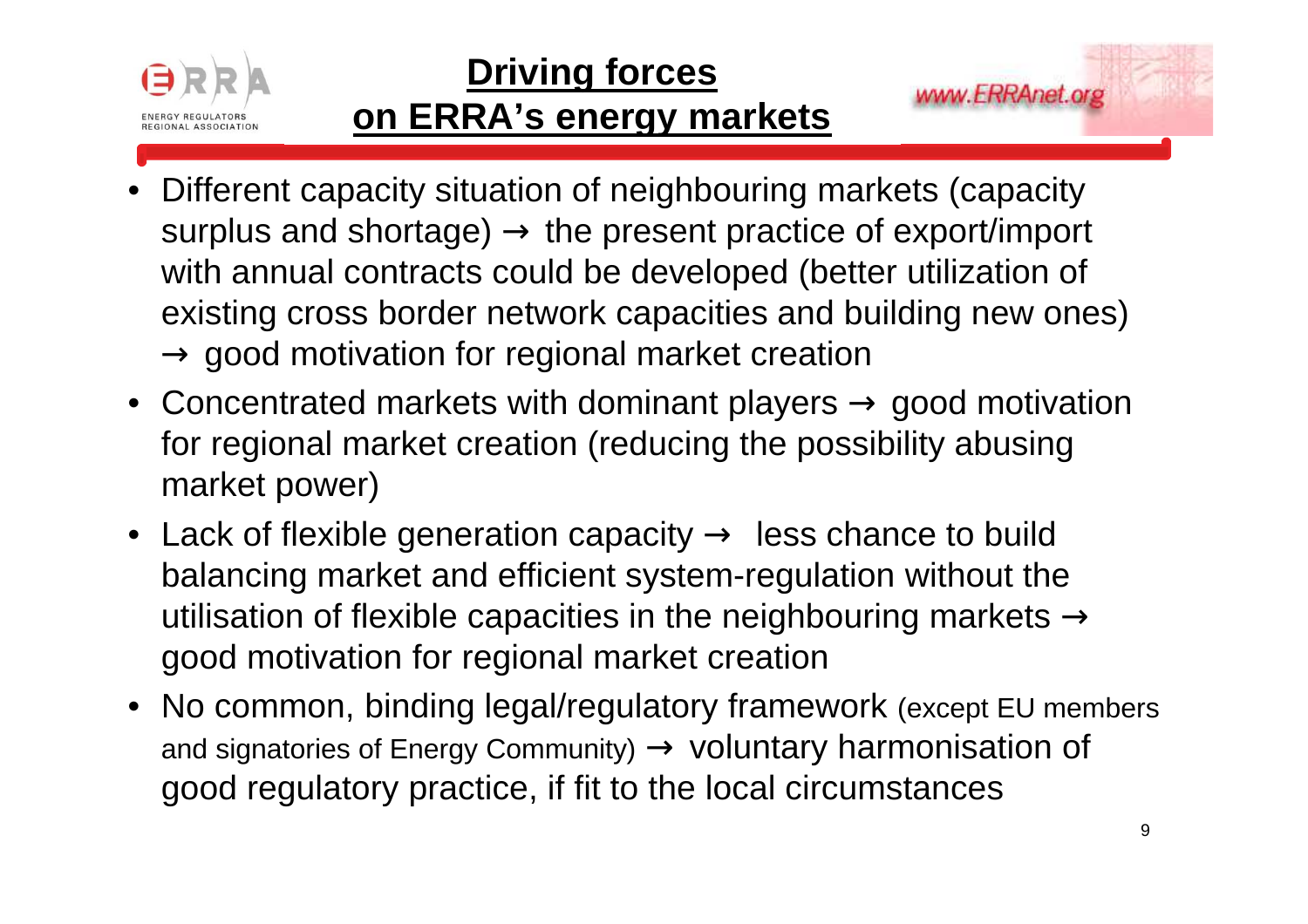

- $\bullet$ Financial incentive is key (Regulatory "pressure"/ obligation for network development is not enough)
- $\bullet$  Potential regulatory tools:
	- "Real" evaluation of network asset ( $\rightarrow$  depreciation and cost of capital could increase among network costs  $\rightarrow$  network charget) increase among network costs → network charge↑)
	- Shorter amortisation period of network elements
	- Network charge adjustment during pricing period (activated new investment elements could be accepted)
	- Accepted return could be adjusted to new economic situation (Returns on Government bonds + risk premium)
- •Cross border (inter-TSO) network  $\rightarrow$  higher risk;<br>Figure accepted rate of return for new investment
	- Higher accepted rate of return for new investment
	- -Exemption from general TPA rules
- $\bullet$  Negotiated tariff for gas storage facilities in competitive environment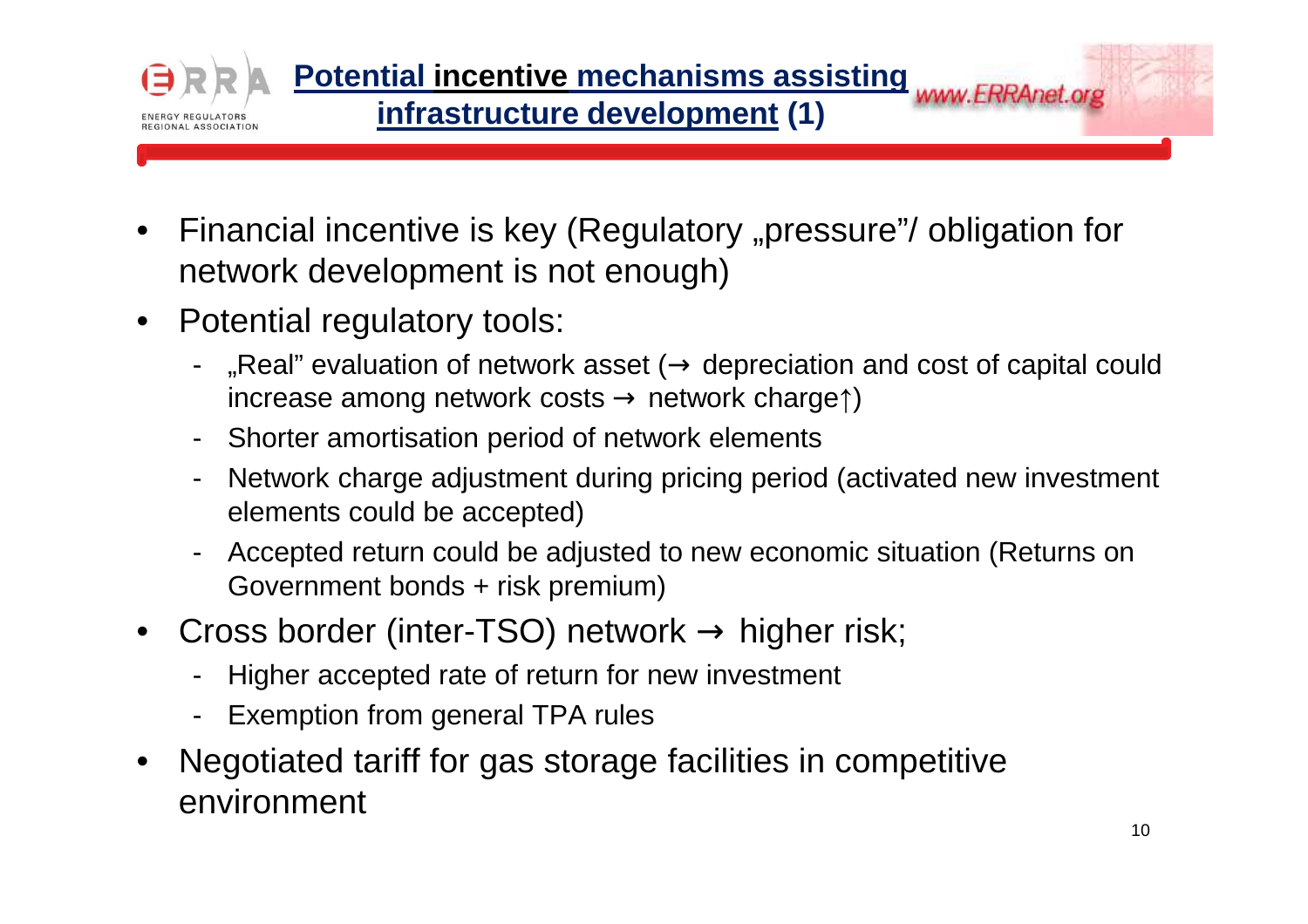

**Potential incentive mechanisms assisting infrastructure development (2)**

#### Potential regulatory actions:

Network charge increase has less influence on end-user tariff during low energy price time-period  $\rightarrow$  time for adjustment

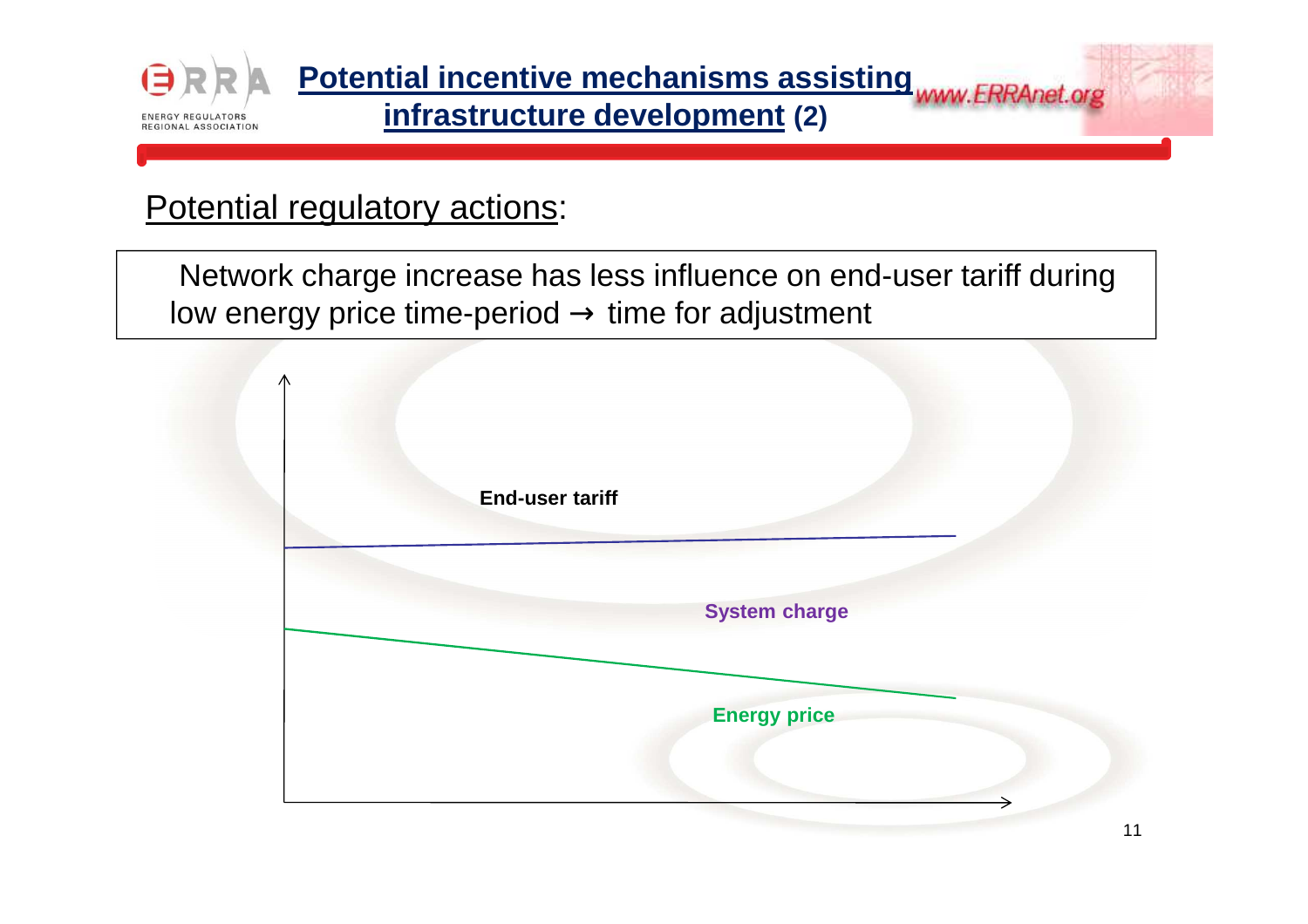

•

- In case of capacity shortage situation (foreseen SoS problem $\mathbf{r}$ in gas supply) the market based solution ("open" borders, new
- generation investment on investor risk) could be postponed
- • In case of drastic energy price increase tendency (based on oil, gas, CO<sub>2</sub>, power [commodity] prices and increased cost of capital) the market conditions could be hindered (result: supply with regulated price [USP] instead of market based price)
- Potential attitude of emerging markets with affordability problems on renewable supports

 $\rightarrow$  progress, but slowly with the support of the fast developing technologies (e.g. PV)

→ selective support schemes and predictable, transparent<br>requistery framowerk is key (as ERRA internal analysis show regulatory framework is key (as ERRA internal analysis showed)!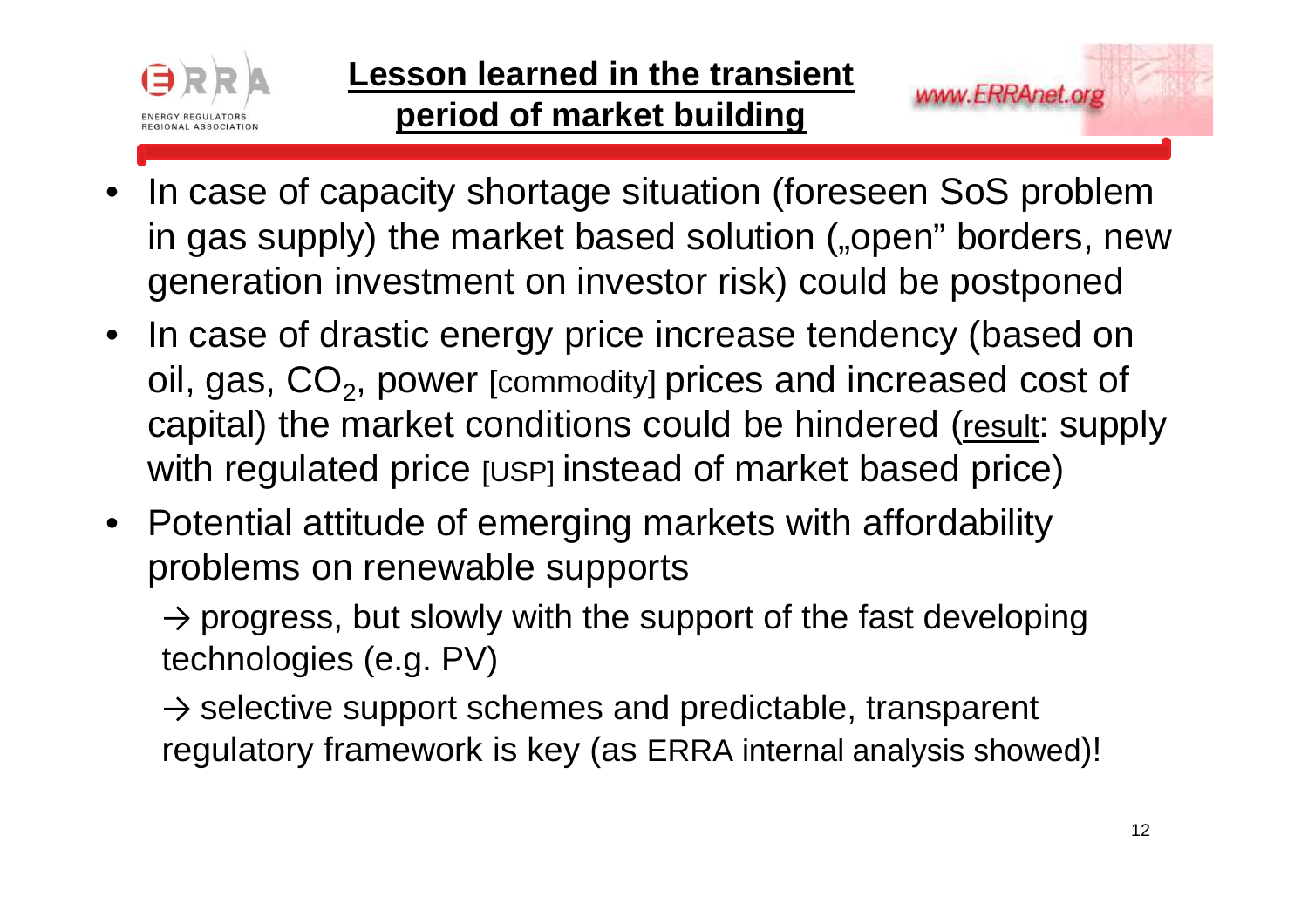#### **Major step in the process integrating national markets in Europe**

**ENERGY REGULATORS REGIONAL ASSOCIATION** 

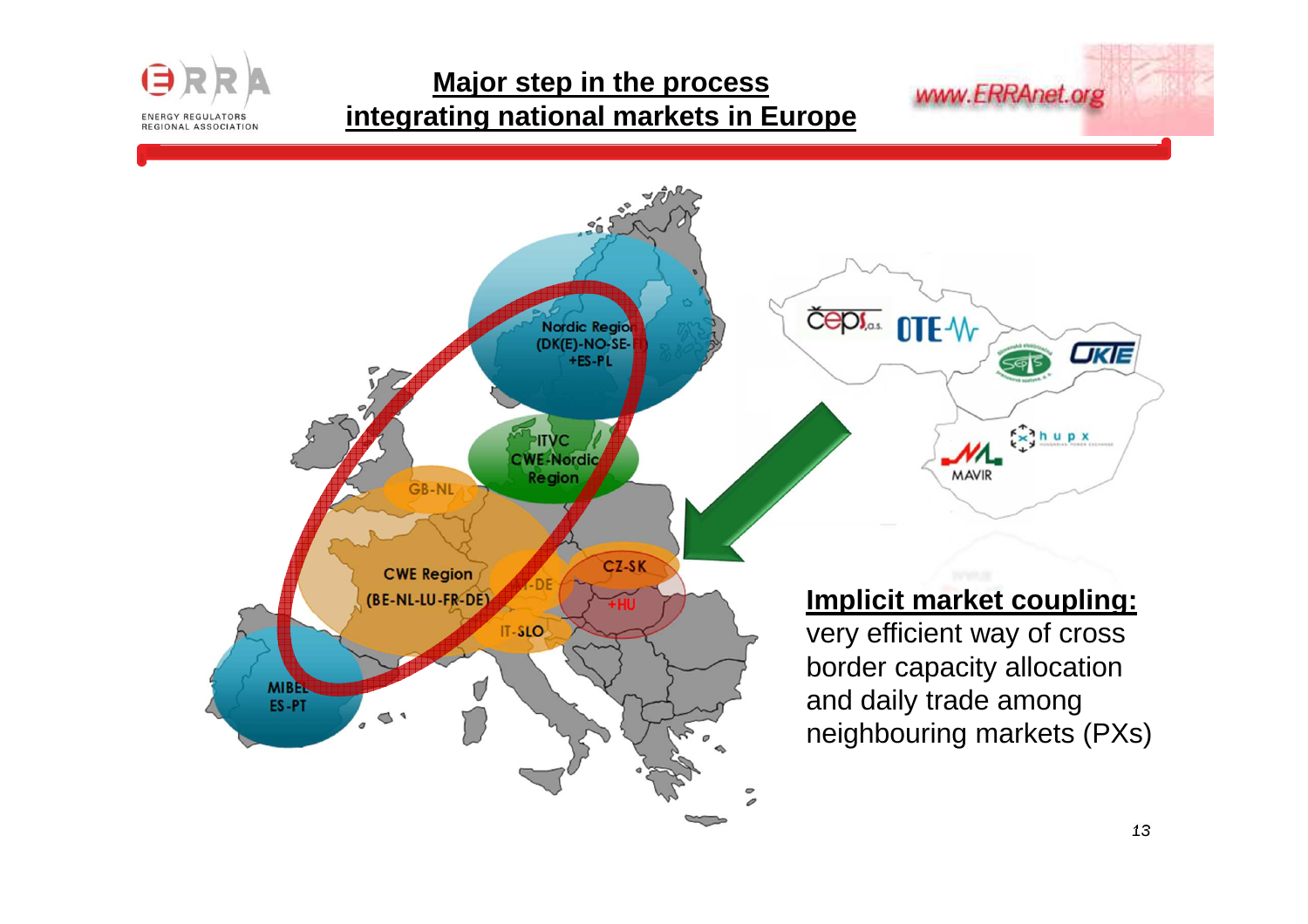

### **Lesson learned during the Trilateral Market Coupling**

www.ERRAnet.org

**-The very close cooperation of the involved stakeholders, the dedicated hard work of the involved experts and managers and the continuous believe in the customers' benefit of the integrated market were necessary for this successful market coupling.**

**- Decreased volatility of prices**

**- Convergence to regional prices (the prices converged among the three PXs) → robust indicative price signal for investors**

**- The utilisation of cross-border capacities increased (limited days of congestion at borders) →**congestion at borders) → potential<br>benefit of traders to optimize portfolio **(social welfare effect)** 

Hungarian and regional Day Ahead Market(DAM) prices in 2012 (before and after market coupling) **→** decreased volatility





Source: MAVIR

**Integration of substantial ratio of renewable resources to the interconnected system creates new challenges for TSOs and NRAs!**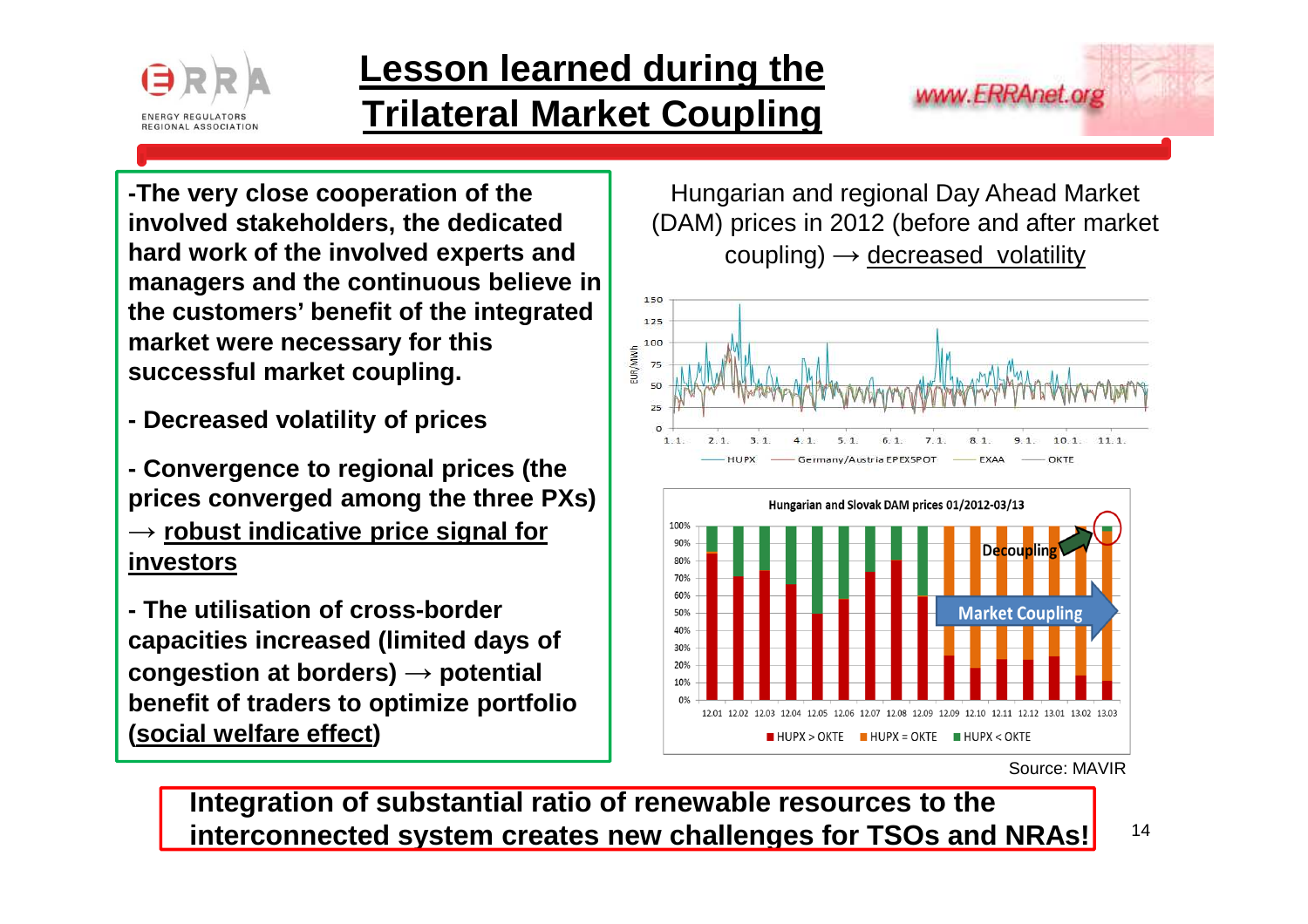

# **Thank you for your kind attention!**

www.erranet.org

Chairman@erranet.org